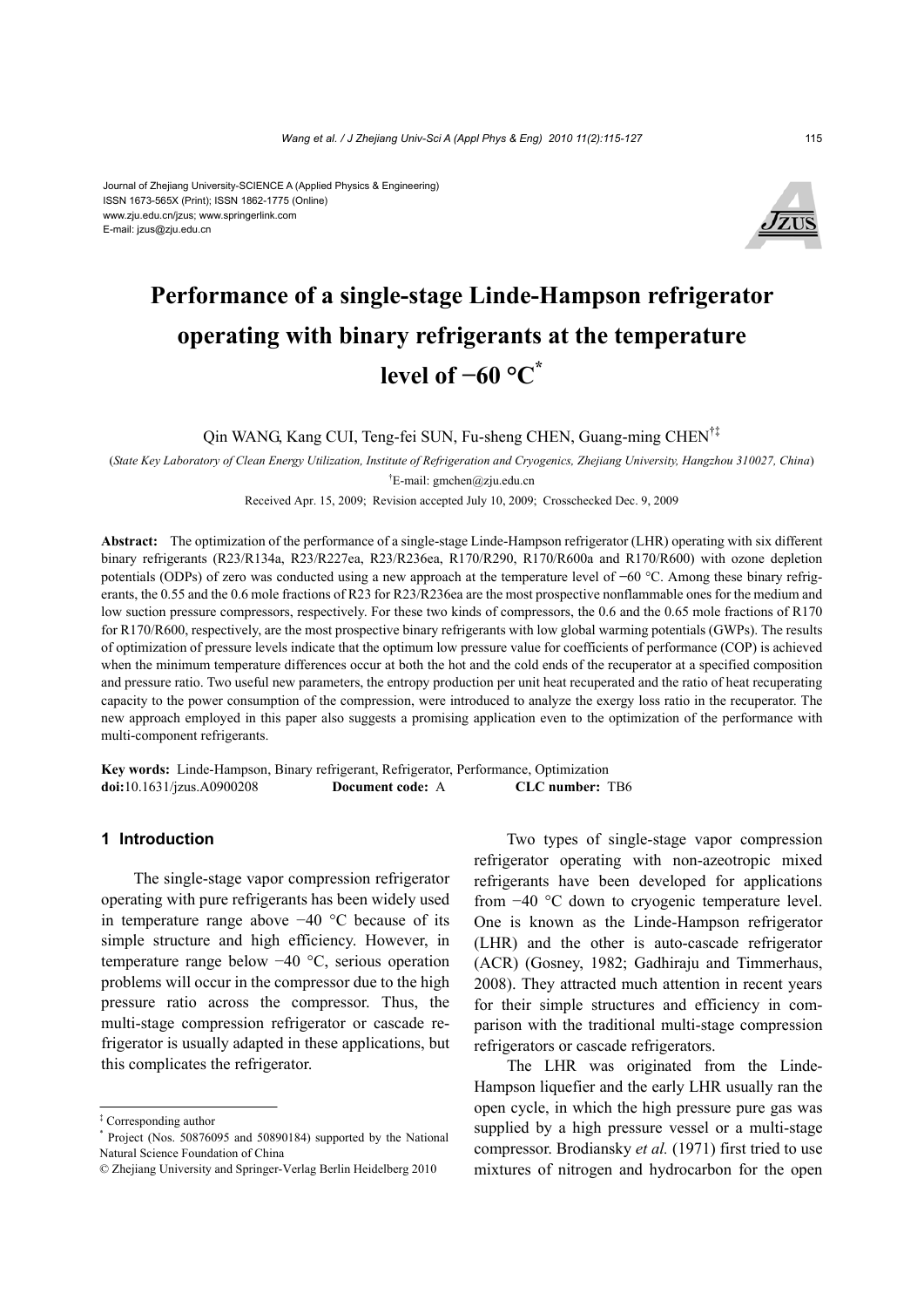cycle LHR and they found that the efficiency was improved by a factor of three times in the liquid nitrogen temperature range compared to the case when pure nitrogen was used. Longsworth (1994) first proposed to use mixtures of nitrogen and hydrocarbon for the close cycle LHR in the temperature range 90–130 K with an oil-lubricated single-stage compressor and a high-performance oil separator. Later, much research was conducted on the compositions of the mixture, structures of the heat exchanger and throttle valve to improve the performance by researchers in IGC-APD Cryogenics Inc. (Longsworth, 1997; Boiarski *et al.*, 2000; 2001). Many studies on properties of the mixture and optimization of the single-stage LHR in the temperature range 80–200 K were also conducted by Chinese researchers (Luo *et al.*, 1998; 2004; Gong *et al.*, 2002; 2004a; 2004b; Wang and Chen, 2003), Indian researchers (Ravindranatha *et al.*, 2006; Walimbe *et al.*, 2008) and researchers from other countries (Rozhentsev, 2008; Rozhentsev and Naer, 2009).

The ACR was first announced by Podbielniak (1936). It employs a series of phase separators and recuperators so that some less volatile components will be separated from the main stream before it enters the throttle valve. The heat recuperated in the recuperator will be reduced. In addition, the lubricant oil entrained in the circulating refrigerant mixture can also be effectively removed by the separators to avoid plugging problems in the throttle valve when the temperature is lower than the freezing temperature of the oil. The fundamental difference between the LHR and ACR is that there is no phase separator in the LHR. Thus the circulating mixture composition is uniform in an LHR circuit, while there are more than three different composition mixtures circulating in an ACR circuit. Some research has been conducted to compare the efficiency between the LHR and ACR, but no agreement has been reached as to which cycle has the better efficiency (Boiarski *et al.*, 2001; Alexeev *et al.*, 2003; Gong *et al.*, 2004b). However, it is clear that the LHR possesses a simpler structure than the ACR, but it cannot be used in the applications when the refrigerating temperature level is far lower than the oil's freezing point if no high-performance oil separator is employed due to its inherited deficiency of oil management. Thus the most suitable temperature levels for application of an LHR should be above or a bit below the oil's freezing point, for example, −60 °C for an oil lubricated compressor system.

On the other hand, the binary refrigerant possess the advantage of easy handling in the design, production and maintenance of the refrigerator, especially easy partial recharging after the leak of some refrigerant, compared to the multi-component refrigerant. Therefore, the single-stage LHR operating with binary refrigerant is a promising option for the increasing demands for −60 °C environment in the food industry, medical industry and life sciences nowadays.

To date there are very few reports on the performance optimization of single-stage LHR operating with binary refrigerants at the temperature level of −60 °C. This paper proposes a new approach to optimize the performance of a single-stage LHR operating with six pairs of binary refrigerants based on a semi-analytical model at this temperature level. The optimum compositions and operation conditions obtained in this paper will lay a sound basis for further practical applications.

# **2 Analyses of a single-stage Linde-Hampson cycle operating with non-azeotropic refrigerants**

Fig. 1a shows the flow chart of a single-stage LHR. The non-azeotropic refrigerant partially condenses in the aftercooler and partially evaporates in the evaporator, namely exiting the aftercooler and evaporator in a two-phase region, due to the wide temperature span between the dew point and the bubble point of the refrigerant. Therefore, the discharge pressure and suction pressure,  $P_2$  and  $P_1$ , of the compressor are two independent design variables which can be adjusted to some extent to improve the performance of the refrigerator. Fig. 1b shows temperature-entropy (*T*-*s*) diagram of the cycle at three different pressure levels.

The pressure ratio is defined as  $P_r = P_2/P_1$ , which has a strong impact on the volumetric coefficient, polytropic efficiency and discharge temperature of a single-stage compressor. The single-stage compressor is designed to function well in a narrow pressure ratio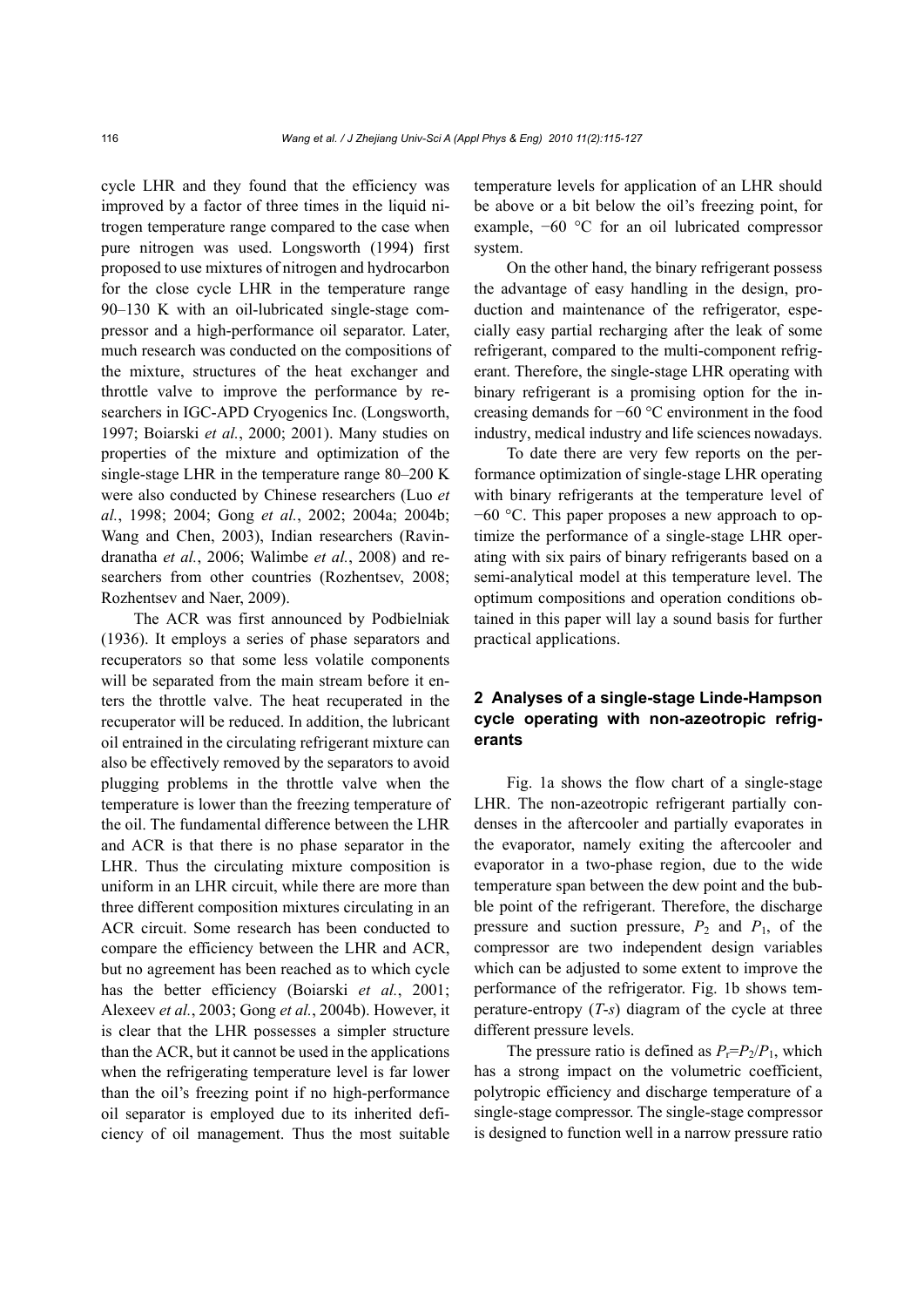range, for example, a pressure ratio of 3–5 for high suction pressure compressors (air-conditioning compressors), 6–8 for medium suction pressure compressors, and 9–11 for low suction pressure compressors (refrigerator compressors). Therefore, the pressure ratio was introduced as one of the important design variables in analyzing the performance of a refrigerator operating in three operation conditions shown in Fig. 1b in the following sections.





**Fig. 1 Flow chart (a) and** *T***-***s* **diagram (b) of an LHR**  1, 2, …, 7, 1', 2', …, 7', and 1'', 2'', …, 7'' are state points;  $T_H$  and *T*L are temperatures of heat sink and heat source, respectively

### **2.1 Assumptions**

Analyses will be based on the following assumptions:

(a) The composition of the mixed refrigerant is specified.

(b) The temperatures of heat sink  $T<sub>H</sub>$  and heat source  $T_{\text{L}}$  are specified and isothermal.

(c) The  $P_r$  is specified with no pressure loss in the aftercooler, recuperator and evaporator.

(d) The minimum temperature differences in the aftercooler and evaporator are specified as  $\Delta T_{\text{A min}}$ and  $\Delta T_{\text{E,min}}$ , which occur at the cold end of the aftercooler and the hot end of the evaporator, respectively.

(e) The minimum temperature difference in the recuperator,  $\Delta T_{\text{R,min}}$  is specified and  $\Delta T_{\text{R,min}}$ = Δ*T*A,min=Δ*T*E,min. It occurs at the hot end or the cold end of the recuperator. There is no heat loss in the recuperator.

(f) Total efficiency of the compressor is constant. The suction temperature equals the temperature of the heat sink.

(g) The throttling process is isenthalpic.

#### **2.2 Optimization models**

Based on the above assumptions, we can obtain some temperature relationships between state points of the three cycles in Table 1.

Here, the superscripts of single and double quotation marks denote parameters of cycles with the highest and lowest pressure levels, respectively. The pressure level will be represented by the suction pressure  $P_1$  because the pressure ratio has been specified.

Fig. 1 and Table 1 show that the hot refrigerant in the recuperator is sufficiently cooled and the cold refrigerant is sufficiently recuperated in cycle *L* due to the overall matched heat capacity rates of the hot and

| Cycle $L'$                                                                                             | Cycle $L$                                                                                      | Cycle $L''$                                                                                                    |
|--------------------------------------------------------------------------------------------------------|------------------------------------------------------------------------------------------------|----------------------------------------------------------------------------------------------------------------|
| $1'\rightarrow 2'\rightarrow 3'\rightarrow 5'\rightarrow 6'\rightarrow 7'\rightarrow 0'\rightarrow 1'$ | $1\rightarrow 2\rightarrow 3\rightarrow 5\rightarrow 6\rightarrow 7\rightarrow 0\rightarrow 1$ | $1''\rightarrow 2''\rightarrow 3''\rightarrow 5''\rightarrow 6''\rightarrow 7''\rightarrow 0''\rightarrow 1''$ |
| $T_{1} = T_{\rm H}$                                                                                    | $T_1 = T_H$                                                                                    | $T_{1''}=T_{\rm H}$                                                                                            |
| $T_3 = T_H + \Delta T_{A,min}$                                                                         | $T_3 = T_H + \Delta T_{A,min}$                                                                 | $T_{3} = T_H + \Delta T_{A,min}$                                                                               |
| $T_0 < T_3 - \Delta T_{\rm R,min} = T_{\rm H}$                                                         | $T_0 = T_3 - \Delta T_{\rm R,min} = T_{\rm H}$                                                 | $T_{0} = T_3 - \Delta T_{\text{R min}} = T_{\text{H}}$                                                         |
| $T_7 = T_L - \Delta T_{\rm E,min} = T_7$                                                               | $T_7 = T_L - \Delta T_{\rm E,min}$                                                             | $T_{7}$ = $T_L$ - $\Delta T_{\text{E,min}}$ = $T_7$                                                            |
| $T_5 = T_7$ , $+\Delta T_{\rm R,min} = T_{\rm L}$                                                      | $T_5 = T_7 + \Delta T_{\rm R,min} = T_{\rm L}$                                                 | $T_{5''} = T_{7''} + \Delta T_{\rm R,min} > T_{\rm L}$                                                         |

**Table 1 Temperature relationships between state points**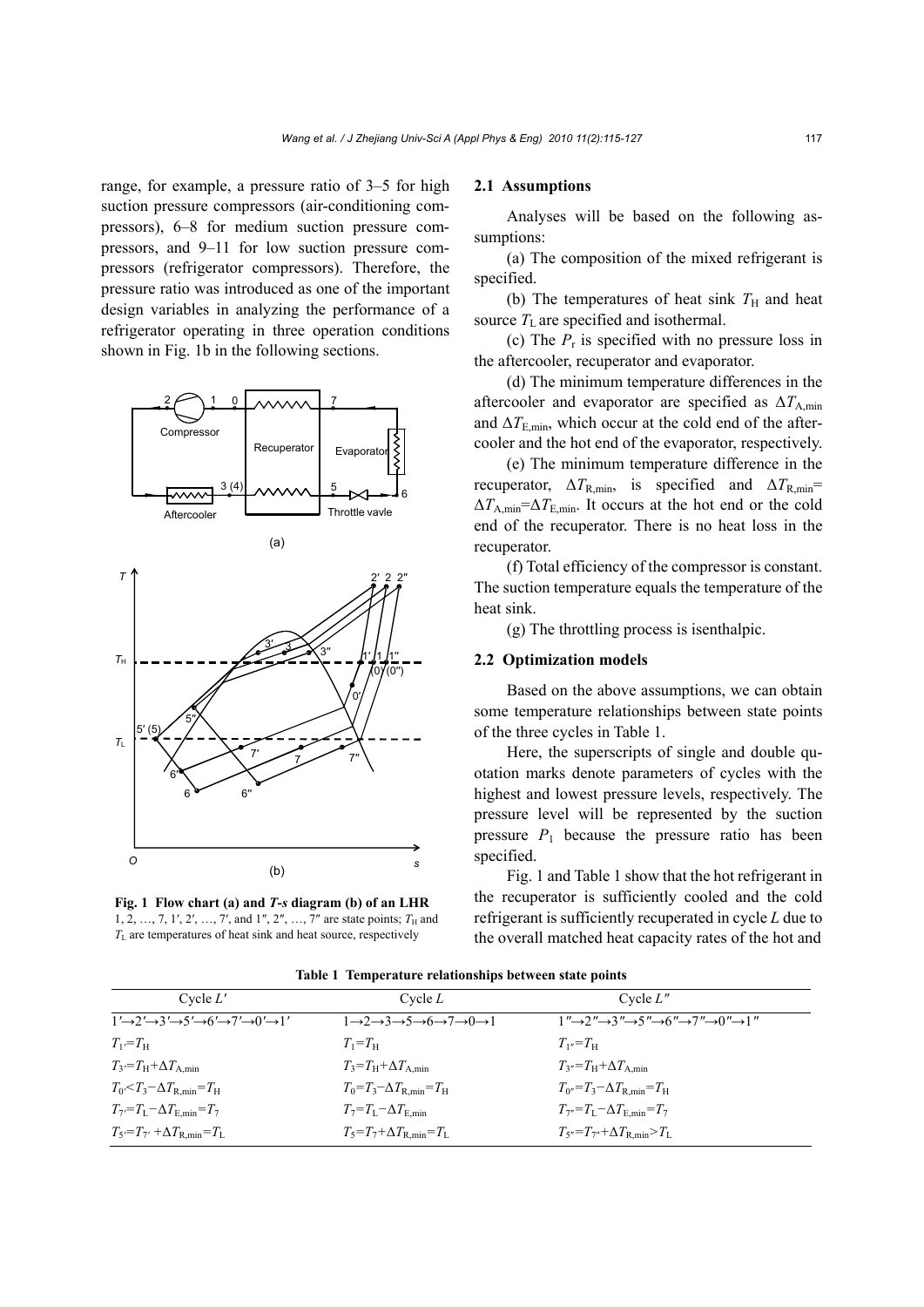cold refrigerants. But the cold refrigerant is not recuperated sufficiently in cycle *L′* and the hot refrigerant is not cooled sufficiently in cycle *L″* due to the mismatched heat capacity rates of the hot and cold refrigerants in both cycles. Thus, the pinch points occur at the cold and hot ends of the recuperator in cycle *L′* and cycle *L″*, respectively. Only in cycle *L*, the pinch point occurs at the cold and hot ends of the recuperator at the same time.

When the pressure level is very low, the quality of the low pressure mixed refrigerant at the outlet of the evaporator is great. We can see the case of cycle *L″* in Fig. 1b. The heat capacity rate of the low pressure mixed refrigerant is not large enough to cool the high pressure mixed refrigerant. Thus  $T_{0}$ <sup>*r*</sup> will increases until it becomes equal to the ambient temperature  $T_H$  while the high pressure mixed refrigerant will not be cooled down to  $T_5$ , namely,  $T_{5}$ <sup> $\gg$ </sup> $T_L$ . The pinch point occurs at the hot end of the recuperator, namely,  $\Delta T_{\text{R,hot}} = T_3$ <sup>'</sup> $\sim$   $T_0$ <sup>'</sup> $=$  $\Delta T_{\text{R,min}}$ .

When the pressure level increases, the quality of the low pressure mixed refrigerant at the outlet of the evaporator lessens. The low pressure mixed refrigerant will provide a larger heat capacity rate to cool the high pressure mixed refrigerant, and  $T_{5}$ <sup>*r*</sup> will decrease at the same time. When the pressure level is high enough, the overall heat capacity rate of the low pressure mixed refrigerant matches that of the high pressure mixed refrigerants. Namely, Δ*T*R,hot=*T*3–*T*0=  $\Delta T_{\text{R,min}}$  and  $\Delta T_{\text{R,cold}} = T_5 - T_7 = \Delta T_{\text{R,min}}$ . We can see the case of cycle *L* in Fig. 1b.

When the pressure level is higher than that of cycle *L*, the heat capacity rate of the low pressure mixed refrigerant will be too much for cooling the high pressure mixed refrigerant due to the low quality of the low pressure mixed refrigerant at the outlet of the evaporator (as the latent heats of vaporization of almost all pure substances decrease when the saturated pressure increases, the mixed refrigerants should also follow this using basic thermodynamics). We can see the case of cycle *L′* in Fig. 1b. Therefore,  $T_0$ <sup>t</sup> will be lower than the ambient temperature  $T_H$ while the high pressure mixed refrigerant will be cooled down easily to  $T_5 = T_5$  due to its relatively small heat capacity rate. Hence the pinch point occurs at the cold end of the recuperator, namely,

 $\Delta T_{\text{R,cold}} = T_5 - T_7 = \Delta T_{\text{R,min}}$  and  $T_0 < T_{\text{H}}$ . Because  $\Delta T_{\text{E,min}} = T_0$  $T_{\text{L}}-T_{\text{7'}}$  and  $\Delta T_{\text{R,min}}=\Delta T_{\text{E,min}}$ , from these assumptions, we can deduce  $T_5 = T_5 = T_L$ .

In conclusion, the pinch point will shift from the hot end of the recuperator to the cold end of the recuperator as the pressure level increases.

Combined with the heat balance in the recuperator, coefficients of performance (COPs) of these cycles can be expressed as follows:

$$
COP' = q'_{E} / w'_{p} = (h_{\gamma'} - h_{s'}) / (h_{2'} - h_{1'})
$$
  
=  $(h_{0'} - h_{3'}) / (h_{2'} - h_{1'})$ , (1)

$$
COP = q_{E} / w_{p} = (h_{7} - h_{5}) / (h_{2} - h_{1})
$$

$$
= (h_0 - h_3) / (h_2 - h_1), \tag{2}
$$

$$
COP'' = q_E'' / w_p'' = (h_{\tau''} - h_{5'}) / (h_{2'} - h_{1'})
$$
  
=  $(h_{0''} - h_{3''}) / (h_{2''} - h_{1''})$ , (3)

where  $q_E$  is the specific refrigerating effect, kJ/kmol,  $w_p$  is the specific work of polytropic compression, kJ/kmol, and *h* is the specific enthalpy of the refrigerant, kJ/kmol.

The specific work consumption of cycle *L* can also be expressed as (Reynolds, 1977)

$$
w_{\rm p} = \frac{w_{\rm s}}{\xi_{\rm c}} = \frac{n_{\rm s}}{n_{\rm s} - 1} \frac{Z_1 R T_1}{\xi_{\rm c}} \left( 1 - \left( \frac{P_2}{P_1} \right)^{\frac{n_{\rm s} - 1}{n_{\rm s}}} \right)
$$

$$
= \frac{n_{\rm s}}{n_{\rm s} - 1} \frac{Z_1 R T_1}{\xi_{\rm c}} \left( 1 - P_{\rm r}^{\frac{n_{\rm s} - 1}{n_{\rm s}}} \right), \tag{4}
$$

where  $w_s$  is the specific work of isentropic compression, kJ/kmol,  $\zeta$ <sub>C</sub> is the total efficiency of the compressor,  $n_s$  is the isentropic exponent,  $Z_1$  is the compressibility factor of the refrigerant at state point 1, and  $R$  is the gas constant,  $kJ/(kmol·K)$ .

From the above assumptions,  $P_r$ ,  $T_1$  and  $\zeta_c$  remain constant for the three cycles. On the other hand,  $n_s$  and  $Z_1$  are approximately constant if only  $P_1$  varies a little. Therefore, from Eq. (4) the specific work consumption of the three cycles is found to be approximately equal:

$$
w'_{\rm p} \approx w_{\rm p} \approx w''_{\rm p}.\tag{5}
$$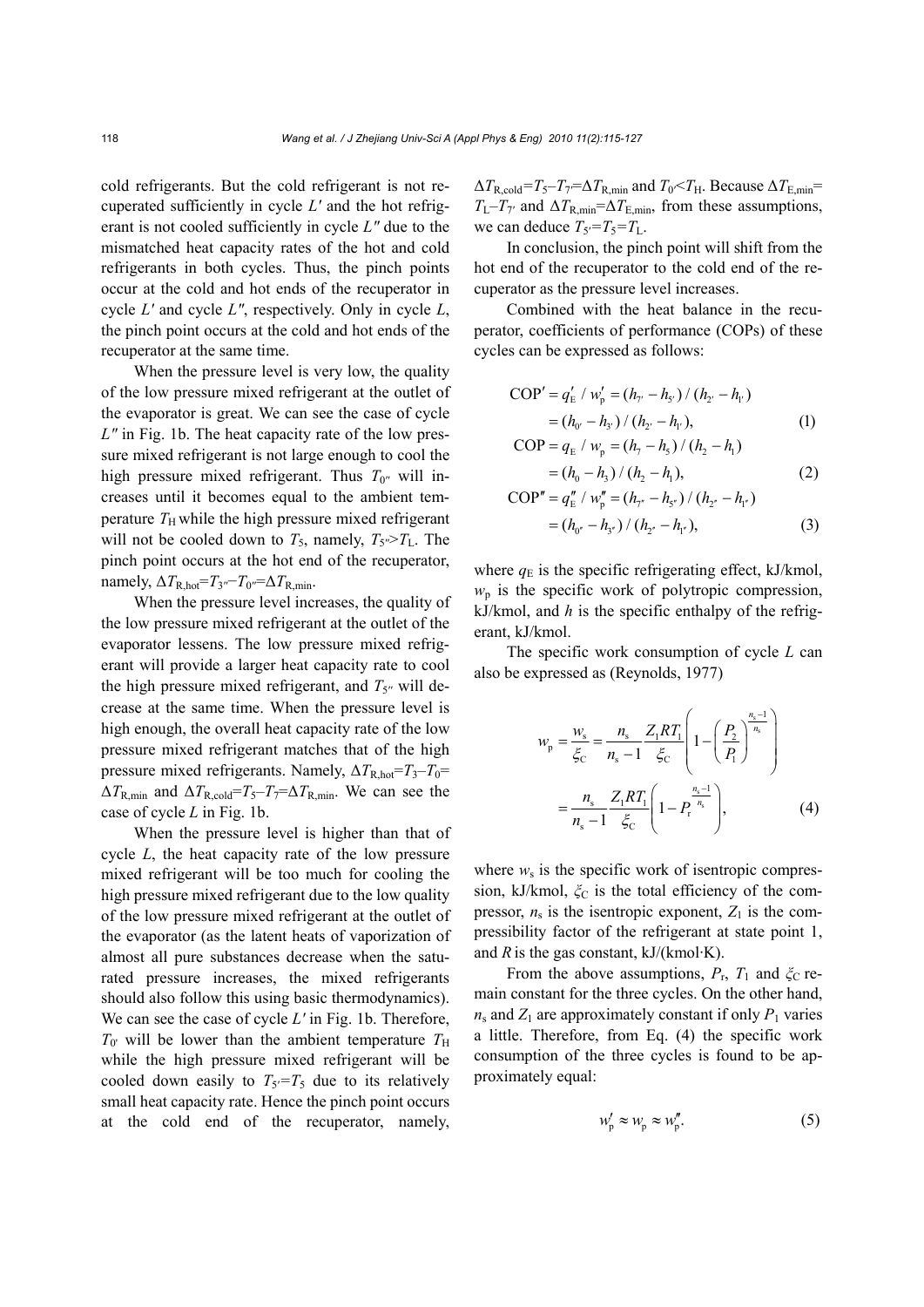Combining Eqs. (4) and (5), we can find that COPs of these cycles are almost determined by their specific refrigerating effects. Thus, we can analyze the impact of the pressure level on the cycle COP by way of the specific refrigerating effect of the cycle.

When the pressure level moves from cycle *L″* to *L*, the pinch point is at the hot end of the recuperator. *h*3″ decreases greatly because the quality of the mixed refrigerant at point 3*″* decreases due to the increased *P*<sup>1</sup> (usually the point 3*″* is within the two-phase region due to the large temperature glide of the mixed refrigerant). But  $h_{0''}$  decreases only a little since  $T_{1''}$ remains constant. Namely,  $h_{3}$ <sup>n</sup> decreases more than  $h_{0''}$  when  $P_1$  increases. Therefore,  $(h_{0''}-h_{3''})$  increases when  $P_1$  increases. Thus from Eq. (1), it can be found that COP*″* increases until the pressure level is equal to cycle *L*. At this pressure level, COP*″* equals to COP and temperature differences at both ends of the recuperator are equal to the minimum temperature difference, i.e.,  $\Delta T_{\text{R hot}} = T_3 - T_0 = \Delta T_{\text{R cold}} = T_5 - T_7 =$  $\Delta T_{\rm R,min}$ .

When the pressure level moves from cycle *L* to cycle *L′*, the pinch point is shifted to the cold end of the recuperator. Thus  $T_{5'}$  remains constant,  $T_{5} = T_{5}$ , and  $h_5 \approx h_5$ . As the enthalpy of the subcooled mixed refrigerant liquid at point 5,  $h_5 = h(P_5, T_5)$  varies slightly with the pressure using basic thermodynamics.  $h_{7'}$  decreases obviously with the increased  $P_1$ since point 7 is within the two-phase region (due to the larger heat capacity rate of the low pressure mixed refrigerant). Namely,  $h_{7'}$  decreases at a greater rate than  $h_5$ <sup>*'*</sup> when  $P_1$  increases. Therefore,  $(h_7-h_5)$  decreases when  $P_1$  increases. Thus, from Eq. (3), it can be found that COP*′* decreases when the pressure level departs from cycle *L* to cycle *L′*.

Based on the above discussion and many calculations for different working mixture components and temperature levels, it was found that the maximum COP occurs at the pressure level of cycle *L*, in which the heat capacity rates of the hot and cold refrigerants are overall matched. Therefore, we can take advantage of this characteristic to simplify the optimization process of an LHR. At a specified mixture composition and operating pressure ratio, only mixture properties of four state points 3, 0, 5, 7 have to be calculated to compare  $\Delta T_{\rm R hot}$ ,  $\Delta T_{\rm R cold}$  and  $\Delta T_{\rm R,min}$  to search for the optimum pressure level. It is unnecessary to

calculate mixture properties of all points and performance of the cycle until the optimum pressure level is obtained. Thus calculation time is greatly reduced.

Similarly, optimizations of the pressure level can be performed for different interested mixture compositions and pressure ratios. Therefore, the optimum composition, optimum pressure ratio based on COPs at corresponding optimum pressure levels can be obtained as well as a regular pattern of COPs.

## **2.3 Exergy analysis models**

To further analyze the available work lost in each process on cycle COP, exergy analyses will be performed based on the second law of thermodynamics. The exergy efficiency is defined as

$$
\eta_{\rm e} = \frac{\text{COP}}{\text{COP}_{\text{Carnot}}} = \frac{w_{\text{Carnot}}}{w_{\rm p}} = 1 - \frac{\sum w_{\text{lost},i}}{w_{\rm p}} = 1 - \sum \beta_i, \quad (6)
$$

where the subscript "Carnot" denotes the Carnot cycle,  $w_{\text{lost},i}$  is the specific exergy loss in process *i*, kJ/kmol, and  $\beta_i$  is the exergy loss ratio in process *i*. Eqs. (7)–(11) are formulas to calculate  $\beta_i$ , respectively, which can be derived from the Gouy-Stodola theorem and the second law for a control volume (Bejan, 1997).

$$
\beta_{\rm C} = T_{\rm H} s_{\rm g,C} / w_{\rm p} = T_{\rm H} (s_2 - s_1) / w_{\rm p} + f_{\rm C},\tag{7}
$$

$$
\beta_{A} = T_{H} S_{g,A} / w_{p} = [(h_{2} - h_{3}) - T_{H}(s_{2} - s_{3})] / w_{p}, \quad (8)
$$

$$
\beta_{\rm T} = T_{\rm H} s_{\rm g,C} / w_{\rm p} = T_{\rm H} (s_{\rm 6} - s_{\rm 5}) / w_{\rm p}, \qquad (9)
$$

$$
\beta_{\rm E} = T_{\rm H} s_{\rm g,E} / w_{\rm p} = T_{\rm H} [(s_7 - s_6) - (h_7 - h_6)] / w_{\rm p}, \quad (10)
$$

$$
\beta_{\rm R} = T_{\rm H} s_{\rm g,R} / w_{\rm p} = T_{\rm H} [(s_0 - s_7) - (s_3 - s_5)] / w_{\rm p}, \quad (11)
$$

where the subscripts "C", "A", "T", "E" and "R" denote the processes in the compressor, aftercooler, throttle valve, evaporator and recuperator, respectively, *s* is the specific entropy of the refrigerant, kJ/(kmol·K),  $s_g$  is the specific entropy production, kJ/(kmol·K), and  $f_C$  is the ratio of the specific heat dissipated from the compressor to the specific work of the compressor.

Eq. (11) can be transformed as

$$
\beta_{\rm R} = T_{\rm H} (s_{\rm g,R} / q_{\rm R}) (q_{\rm R} / w_{\rm p}) = T_{\rm H} y_{\rm g,R} f_{\rm R}, \qquad (12)
$$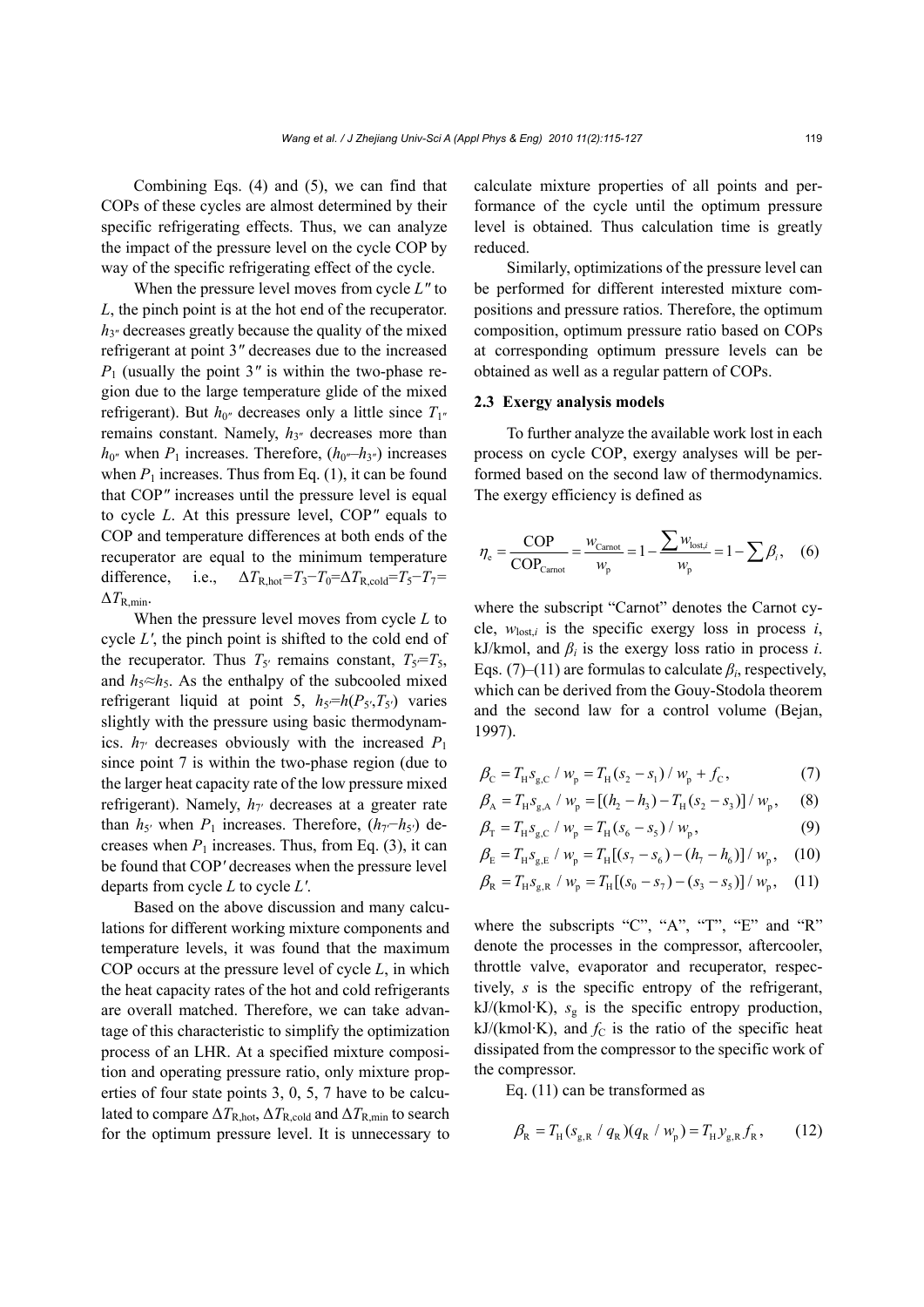where  $q<sub>R</sub>$  is the specific heat recuperated, kJ/kmol,  $y_{gR}$  is the entropy production per unit heat recuperated,  $K^{-1}$ , and  $f_R$  is the ratio of the specific heat recuperated to the specific work of the compressor.

 $y_{gR}$  and  $f_R$  are two useful independent parameters to analyze the exergy loss ratio in the recuperator,  $\beta_{\rm R}$ .  $y_{\rm g,R}$  represents the irreversibility per unit heat recuperated in the recuperating process and is determined only by the temperature differences of the hot and cold refrigerants in the recuperator, namely by the local match of heat capacity rates of the refrigerants. *f*R depends not only on the heat recuperated but also on the work consumption of the compressor.

# **3 Simulations of a single-stage Linde-Hampson cycle operating with binary refrigerants**

Two volatile pure refrigerants R23, R170 and six less volatile pure refrigerants R134a, R227ea, R236ea, R290, R600a and R600 were selected. Physical and environmental data of these pure refrigerants are listed in Table 2 (Desmarteau and Beyerlein, 1996; IPPC, 2000; Calm and Hourahan, 2007).

**Table 2 Physical and environmental data of eight pure refrigerants** 

| Refrigerant        | NBP (°C) | LFL $(\%$ , $v/v)$ ODP |          | GWP       |
|--------------------|----------|------------------------|----------|-----------|
| R <sub>23</sub>    | $-82.1$  | None                   | 0        | 12000     |
| R <sub>134a</sub>  | $-26.1$  | None                   | 0        | 1300      |
| R <sub>227ea</sub> | $-15.6$  | None                   | 0        | 3500      |
| R236ea             | 65       | None                   | 0        | 1200      |
| R <sub>170</sub>   | $-88.9$  | 2.9                    | 0        | $\sim$ 20 |
| R <sub>290</sub>   | $-42.2$  | 2.1                    | $\theta$ | $\sim$ 20 |
| R600a              | $-11.7$  | 1.7                    | 0        | $\sim$ 20 |
| R600               | $-0.5$   | 15                     | 0        | $\sim$ 20 |

NBP: normal boiling point; LFL: lower flammability limit; ODP: ozone depletion potential; GWP: global warming potential

These pure refrigerants were coupled in six pairs of binary refrigerants, which can be divided in two groups as follows:

(a) R23/R134a, R23/R227ea, R23/R236ea;

(b) R170/R290, R170/R600a, R170/R600.

From Table 2, it can be found that each of the

above binary refrigerants has an ODP of zero. The three R23 based binary refrigerants in group (a) consist of fluorinated hydrocarbons and are all nonflammable, but each has a very large GWP. The three R170 based binary refrigerants in group (b) consist of hydrocarbons and all have very small GWP, but all flammable.

Following the signing of the 1987 Montreal Protocol, it became important to replace chlorofluorocarbons (CFCs) with alternatives having ozone depletion potentials (ODPs) of zero (Missimer, 1997) in the old systems and to use mixed refrigerants with ODPs of zero in new systems. Nonflammable mixed refrigerants are also greatly concerned in many applications (Boiarski *et al.*, 2005; Khatri and Boiarski, 2008). It would appear that, to date, there is no good solution for LHR or ACR for selecting efficient nonflammable mixed refrigerants with ODPs of zero and low GWPs.

 Based on the optimization models and exergy analysis models presented in Section 2, performances of an LHR operating with these binary refrigerants were simulated at three pressure ratios of 4, 7, 10 and the following operation conditions:  $T_H=26.85 \text{ °C}$ ,  $T_{\rm L}$ =−60°C, Δ $T_{\rm R,min}$ =Δ $T_{\rm H,min}$ =Δ $T_{\rm L,min}$ =2 °C,  $\zeta$ <sub>C</sub>=0.4,  $f_{\rm C}$ =0.4. The thermodynamic properties of binary refrigerants required in cycle simulations were supplied by REFPROP routines (NIST, 2007).

#### **3.1 Optimization of pressure levels**

Optimization of pressure levels was performed at a specified mole fraction of each pair of components at a specified pressure ratio using the method described in Section 2. Fig. 2 gives six typical variations of COP,  $\Delta T_{\text{R-hot}}$  and  $\Delta T_{\text{R cold}}$  with the suction pressures at a *P*<sup>r</sup> of 7, where *z* was the mole fraction of the volatile component of the binary refrigerant.

Fig. 2 shows that the optimum COP occurs at the suction pressure when  $\Delta T_{\rm R,hot}$  and  $\Delta T_{\rm R,cold}$  minimize and approximately equal  $\Delta T_{\text{R,min}}$  at the same time in each case. It indicates that the optimum COP occurs at the pressure level when the heat capacity rates of the hot and cold fluids are overall matched. These numerical calculation results verify the analytical results in Section 2. Fig. 2 also shows that variations of COP with  $P_1$  differ greatly for these six binary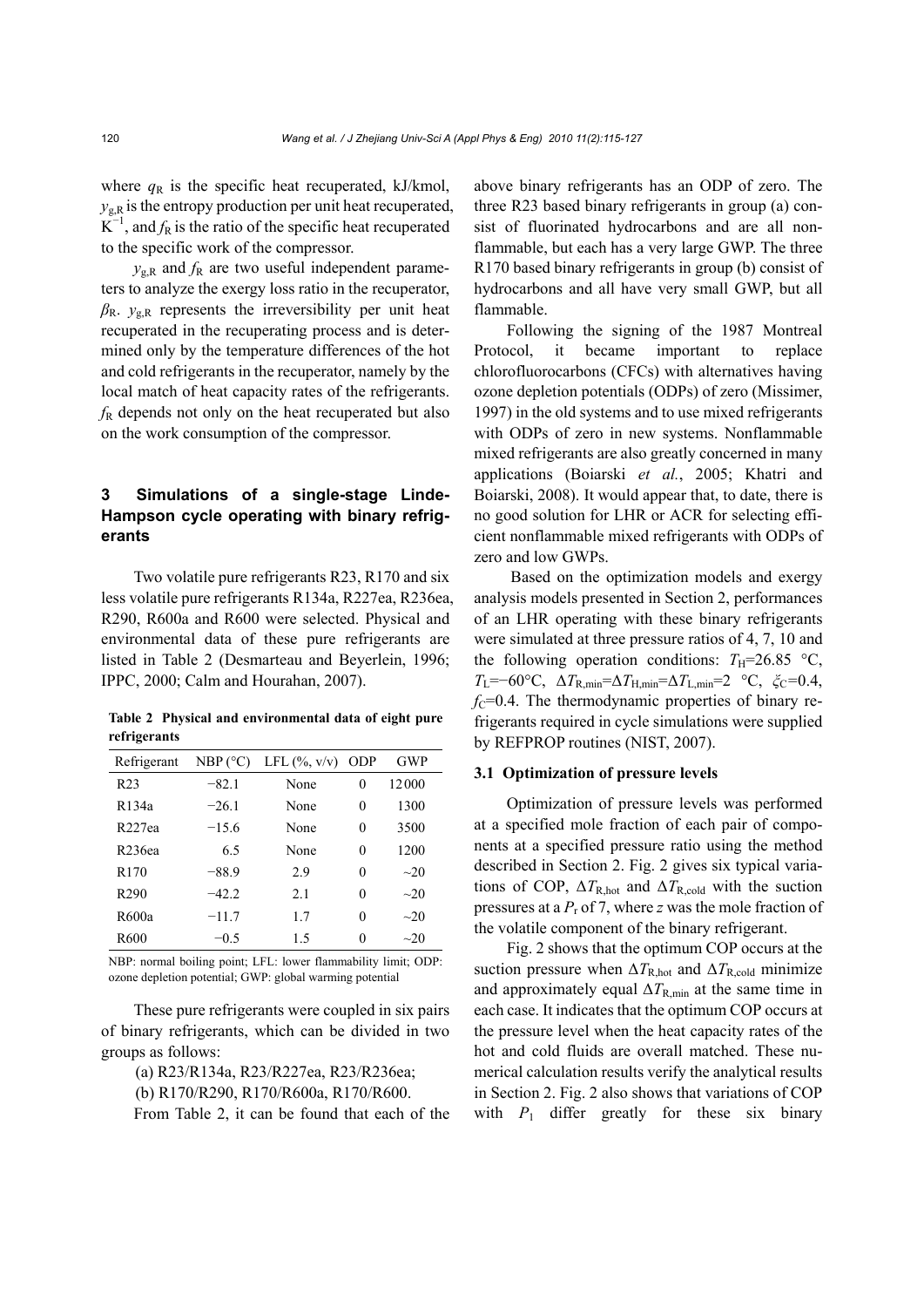

**Fig. 2** Variations of COP,  $\Delta T_{\text{R,hot}}$  and  $\Delta T_{\text{R,cold}}$  with the suction pressure  $P_{\text{r}}=7$ (a) R23/R134a (*z*=0.8); (b) R170/R290 (*z*=0.8); (c) R23/R227ea (*z*=0.8); (d) R170/R600a (*z*=0.6); (e) R23/R236ea (*z*=0.55); (f) R170/R600 (*z*=0.6)

refrigerants. Most COPs vary sharply near the optimum  $P_1$ . It suggests that it is necessary to optimize the pressure level for a specified mole fraction of the binary refrigerant before the optimization of its mole fraction. The result will not be significant if the optimization of the mole fraction is conducted at the same fixed pressure level.

The COPs at an optimum pressure level, COP<sub>opt</sub>, were calculated in a mole fraction range of *z*=0.4−0.8 and  $P_r$  of 4, 7, and 10 for the six pairs of binary components. The results were presented in Fig. 3.

#### **3.2 Optimization of compositions**

## 3.2.1 Optimization of mole fractions

Fig. 3 shows that variations of  $COP<sub>oot</sub>$  with the mole fraction for different  $P_r$  can be divided into two types. One is a monotonic increasing type and the other is a peak type. The variation type is determined not only by  $P_r$  but also by the kind of components, especially on the normal boiling temperature difference between two components. For example, COP<sub>opt</sub> for R23/R134a, R170/R290 and R23/R227ea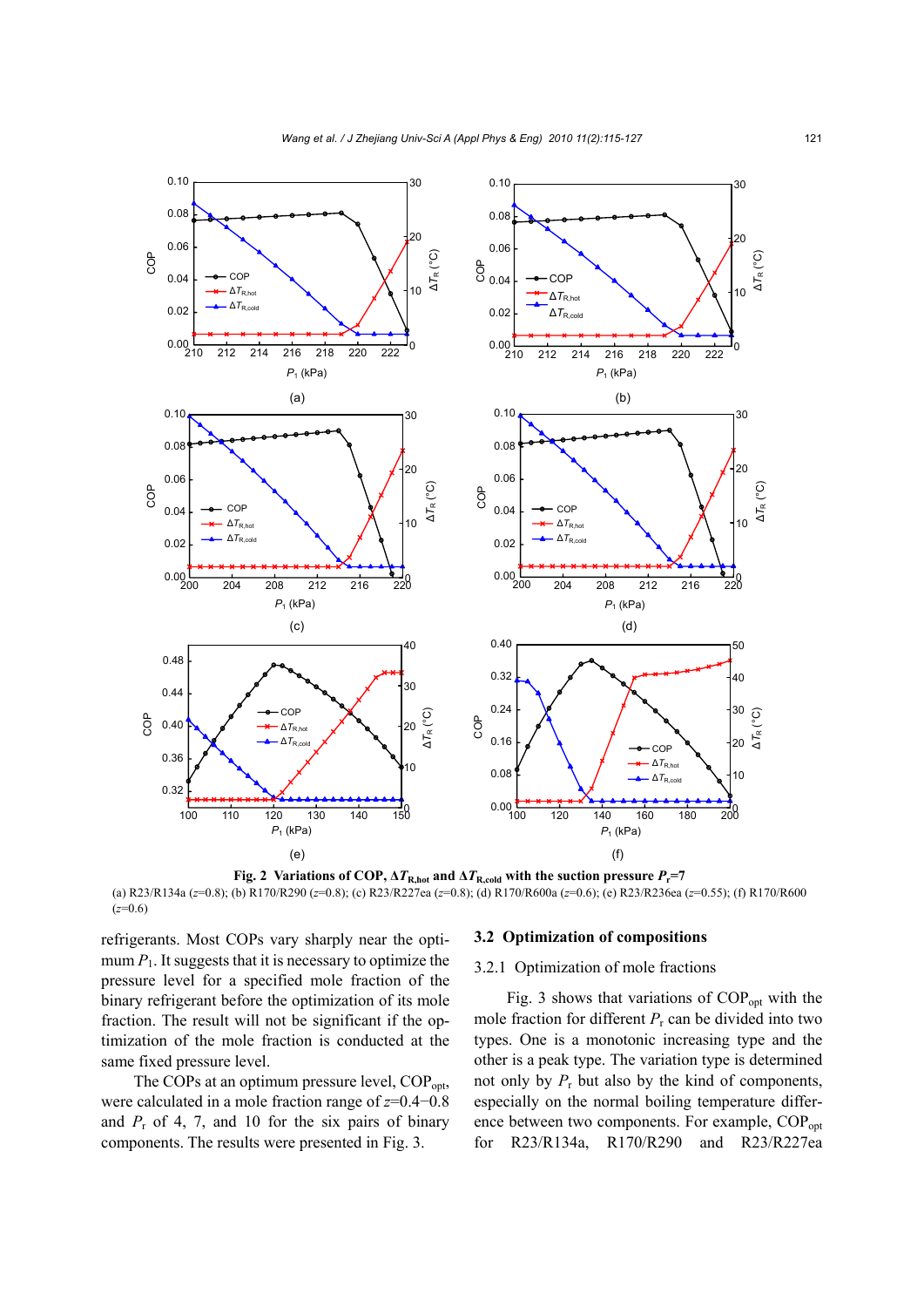

Fig. 3 Variations of COP<sub>opt</sub> with the mole fraction and pressure ratio (a) R23/R134a; (b) R170/R290; (c) R23/R227ea; (d) R170/R600a; (e) R23/R236ea; (f) R170/R600

belong to a monotonic increasing type but COP<sub>opt</sub> for R170/R600a, R23/R236ea, R170/R600 belong to a peak type at  $P_r$ =7. Table 3 gives the results of exergy analysis for an LHR operating with six pairs of binary refrigerants at mole fractions of *z*=0.4, 0.6, 0.8 and a *P*<sup>r</sup> of 7.

Table 3 shows that differences of the exergy loss ratios in the expansion valve and evaporator,  $\beta$ <sup>T</sup> and *β*L, between different mole fractions were all much smaller when compared with those in the compressor, condenser and recuperator,  $\beta_c$ ,  $\beta_H$  and  $\beta_R$ . When *z* 

increases for each pair of components,  $\beta_c$  increases while  $\beta_H$  decreases.  $\beta_R$  monotonously decreases for R23/R134a, R170/R290 and R23/R227ea, but valley points occur for R170/R600a, R23/R236ea, R170/R600 corresponding to the variation type of COP<sub>opt</sub>. It indicates that the variation type of  $\beta_R$  determines the variation type of COP<sub>opt</sub>.

Table 3 also shows that  $f<sub>R</sub>$  decreases as  $z$  increases for each pair of components, but  $y_{g,R}$  monotonously increases for R23/R134a, R170/R290 and R23/R227ea, but valley points occur for R170/R600a,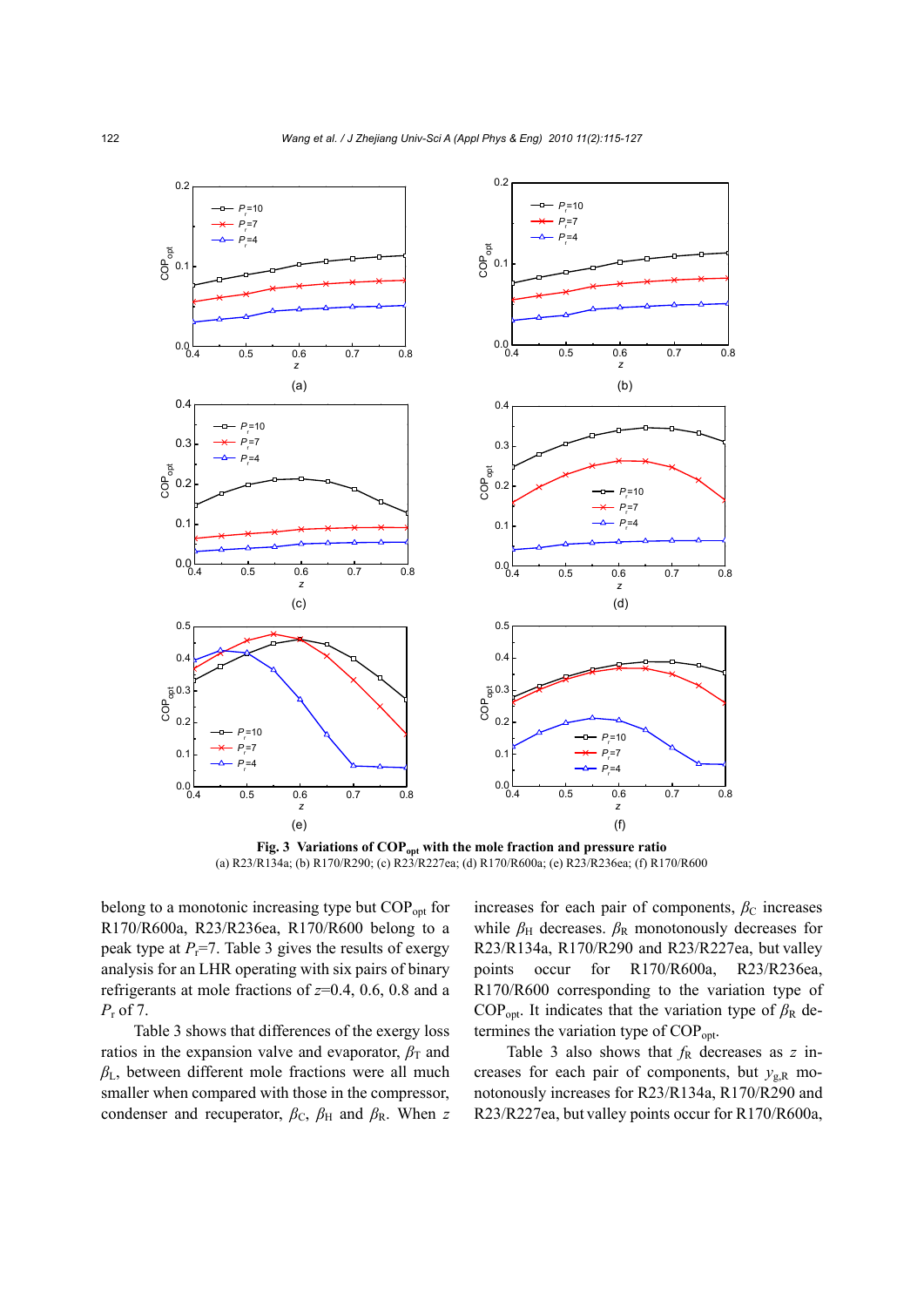| Parameter                         | R23/R134a |               |           | R170/R290  |               |               |
|-----------------------------------|-----------|---------------|-----------|------------|---------------|---------------|
|                                   | $z=0.40$  | $z=0.60$      | $z=0.80$  | $z=0.40$   | $z=0.60$      | $z=0.80$      |
| $P_1$ (kPa)                       | 111.75    | 164.14        | 219.59    | 140.46     | 201.46        | 270.29        |
| $COP_{opt}$                       | 0.0559    | 0.0756        | 0.0827    | 0.0556     | 0.0777        | 0.0923        |
| $\eta_{\rm e}$                    | 0.0228    | 0.0308        | 0.0337    | 0.0227     | 0.0317        | 0.0376        |
| $\beta_{\rm C}$                   | 0.5523    | 0.5520        | 0.5473    | 0.5501     | 0.5501        | 0.5471        |
| $\beta_{\rm H}$                   | 0.0959    | 0.1063        | 0.1174    | 0.1023     | 0.1110        | 0.1198        |
| $\beta_{\rm T}$                   | 0.0046    | 0.0062        | 0.0076    | 0.0061     | 0.0084        | 0.0106        |
| $\beta_{\rm L}$                   | 0.0011    | 0.0013        | 0.0013    | 0.0011     | 0.0014        | 0.0015        |
| $\beta_{\rm R}$                   | 0.3233    | 0.3034        | 0.2927    | 0.3177     | 0.2974        | 0.2834        |
| $y_{g,R}$ (1/K)                   | 5.544E-04 | 5.792E-04     | 6.283E-04 | 6.498E-04  | $6.632E - 04$ | 6.957E-04     |
| $f_{\rm R}$                       | 1.9440    | 1.7458        | 1.5530    | 1.6297     | 1.4949        | 1.3580        |
| Parameter                         |           | R23/R227ea    |           | R170/R600a |               |               |
|                                   | $z=0.40$  | $z=0.60$      | $z=0.80$  | $z=0.40$   | $z=0.60$      | $z=0.80$      |
| $P_1$ (kPa)                       | 102.23    | 155.04        | 214.44    | 94.98      | 154.83        | 257.91        |
| $COP_{opt}$                       | 0.0648    | 0.0877        | 0.0918    | 0.1592     | 0.2637        | 0.1651        |
| $\eta_{\rm e}$                    | 0.0264    | 0.0357        | 0.0374    | 0.0649     | 0.1074        | 0.0673        |
| $\beta_{\rm C}$                   | 0.5630    | 0.5613        | 0.5533    | 0.5569     | 0.5554        | 0.5501        |
| $\beta_{\rm H}$                   | 0.0730    | 0.0872        | 0.1049    | 0.0879     | 0.1020        | 0.1152        |
| $\beta_{\rm T}$                   | 0.0058    | 0.0075        | 0.0086    | 0.0061     | 0.0084        | 0.0109        |
| $\beta_{\rm L}$                   | 0.0014    | 0.0016        | 0.0015    | 0.0056     | 0.0091        | 0.0030        |
| $\beta_{\rm R}$                   | 0.3304    | 0.3067        | 0.2943    | 0.2786     | 0.2177        | 0.2535        |
| $y_{\rm g,R}\left(1/\rm K\right)$ | 4.897E-04 | 5.241E-04     | 5.925E-04 | 5.076E-04  | 4.792E-04     | $6.066E - 04$ |
| $f_{\rm R}$                       | 2.2493    | 1.9502        | 1.6558    | 1.8295     | 1.5146        | 1.3929        |
| Parameter                         |           | R23/R236ea    |           |            | R170/R600     |               |
|                                   | $z=0.40$  | $z=0.60$      | $z=0.80$  | $z=0.40$   | $z=0.60$      | $z=0.80$      |
| $P_1$ (kPa)                       | 67.21     | 146.50        | 219.73    | 71.55      | 132.89        | 250.12        |
| $COP_{opt}$                       | 0.3694    | 0.4618        | 0.1644    | 0.2629     | 0.3692        | 0.2604        |
| $\eta_{\rm e}$                    | 0.1505    | 0.1882        | 0.0670    | 0.1071     | 0.1504        | 0.1061        |
| $\beta_{\rm C}$                   | 0.5627    | 0.5568        | 0.5523    | 0.5578     | 0.5532        | 0.5501        |
| $\beta_{\rm H}$                   | 0.0777    | 0.1024        | 0.1086    | 0.0871     | 0.1048        | 0.1179        |
| $\beta_{\rm T}$                   | 0.0156    | 0.0080        | 0.0086    | 0.0086     | 0.0090        | 0.0106        |
| $\beta_{\rm L}$                   | 0.0321    | 0.0166        | 0.0027    | 0.0154     | 0.0188        | 0.0056        |
| $\beta_{\rm R}$                   | 0.1614    | 0.1280        | 0.2608    | 0.2240     | 0.1638        | 0.2097        |
| $y_{\rm g,R}\left(1/\rm K\right)$ | 2.629E-04 | $2.607E - 04$ | 5.404E-04 | 4.146E-04  | 3.750E-04     | 5.280E-04     |
| $f_{\rm R}$                       | 2.0464    | 1.6360        | 1.6086    | 1.8008     | 1.4559        | 1.3239        |

Table 3 An example of exergy analysis results on influences of the mole fraction  $(P_r=7)$ 

R23/R236ea, R170/R600. It indicates that the variation type of  $y_{g,R}$  determines the variation types of  $\beta_R$ and COPopt.

The above analysis reveals that it is necessary to optimize mole fractions of the refrigerants before comparing COPs of an LHR operating with different component refrigerants. If the comparison is conducted at the same fixed mole fractions the result will not be significant.

Comparing COPopt in Fig. 3, the maximum COP for each pair of components at each specified *P*r, COPmax, can be selected. Table 4 gives the results of selection and exergy analyses on an LHR operating with binary refrigerants at three pressure ratios.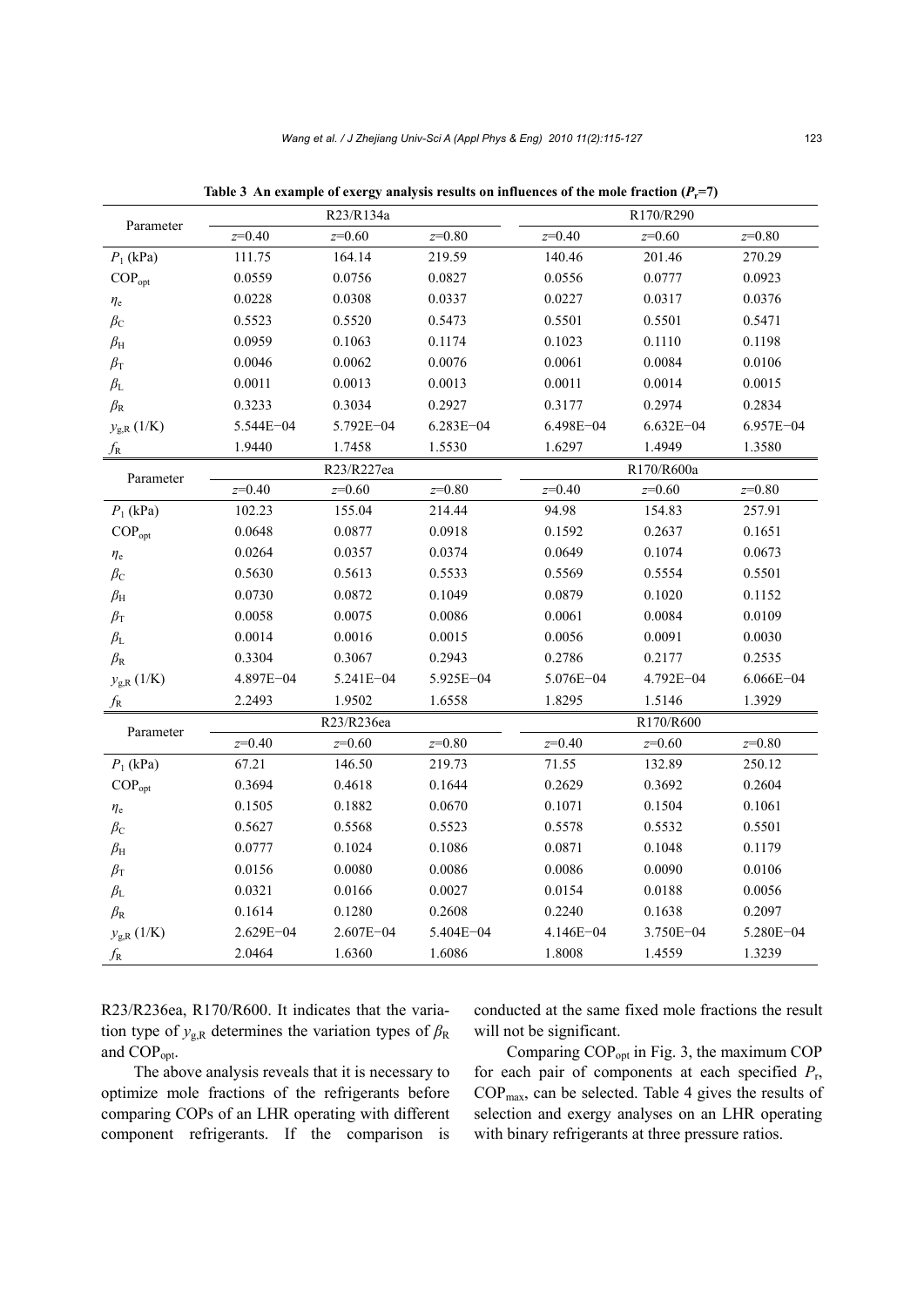| Parameter                         | R23/R134a       |                 |                  | R170/R290       |                 |              |  |
|-----------------------------------|-----------------|-----------------|------------------|-----------------|-----------------|--------------|--|
|                                   | $P_{\rm r} = 4$ | $P_{\rm r} = 7$ | $P_{\rm r} = 10$ | $P_{\rm r} = 4$ | $P_{\rm r} = 7$ | $P_{r} = 10$ |  |
| $\boldsymbol{z}$                  | 0.80            | 0.80            | 0.80             | $0.80\,$        | 0.80            | 0.80         |  |
| $P_1$ (kPa)                       | 221.88          | 219.59          | 216.72           | 273.77          | 270.29          | 265.54       |  |
| $\text{COP}_{\text{max}}$         | 0.0513          | 0.0827          | 0.1138           | 0.0557          | 0.0923          | 0.1318       |  |
| $\eta_{\rm e}$                    | 0.0209          | 0.0337          | 0.0464           | 0.0227          | 0.0376          | 0.0537       |  |
| $\beta_{\rm C}$                   | 0.5612          | 0.5414          | 0.5346           | 0.5602          | 0.5471          | 0.5397       |  |
| $\beta_{\rm H}$                   | 0.0851          | 0.0959          | 0.1174           | 0.0867          | 0.1198          | 0.1420       |  |
| $\beta_{\rm T}$                   | 0.0056          | 0.0046          | 0.0076           | 0.0078          | 0.0106          | 0.0130       |  |
| $\beta_{\rm L}$                   | 0.0008          | 0.0011          | 0.0013           | 0.0009          | 0.0015          | 0.0023       |  |
| $\beta_R$                         | 0.3264          | 0.3233          | 0.2927           | 0.3217          | 0.2834          | 0.2493       |  |
| $y_{\rm g,R}\left(1/\rm K\right)$ | 4.677E-04       | 5.544E-04       | 6.283E-04        | 5.232E-04       | 6.957E-04       | 7.779E-04    |  |
| $f_{\rm R}$                       | 2.3267          | 1.9440          | 1.5530           | 2.0492          | 1.3580          | 1.0685       |  |
| Parameter                         | R23/R227ea      |                 |                  | R170/R600a      |                 |              |  |
|                                   | $P_r = 4$       | $P_{\rm r} = 7$ | $P_{\rm r} = 10$ | $P_{r} = 4$     | $P_{\rm r} = 7$ | $P_{r} = 10$ |  |
| $\boldsymbol{z}$                  | $0.80\,$        | $0.80\,$        | 0.60             | 0.80            | 0.60            | 0.65         |  |
| $P_1$ (kPa)                       | 217.30          | 214.44          | 136.89           | 269.33          | 154.83          | 150.00       |  |
| $COP_{max}$                       | 0.0554          | 0.0918          | 0.2142           | 0.0643          | 0.2637          | 0.3465       |  |
| $\eta_{\rm e}$                    | 0.0226          | 0.0374          | 0.0873           | 0.0262          | 0.1074          | 0.1412       |  |
| $\beta_{\rm C}$                   | 0.5660          | 0.5533          | 0.5521           | 0.5630          | 0.5554          | 0.5475       |  |
| $\beta_{\rm H}$                   | 0.0751          | 0.1049          | 0.1038           | 0.0822          | 0.1020          | 0.1253       |  |
| $\beta_{\rm T}$                   | 0.0063          | 0.0086          | 0.0087           | 0.0082          | 0.0084          | 0.0106       |  |
| $\beta_{\rm L}$                   | 0.0009          | 0.0015          | 0.0057           | 0.0010          | 0.0091          | 0.0167       |  |
| $\beta_R$                         | 0.3291          | 0.2943          | 0.2424           | 0.3194          | 0.2177          | 0.1587       |  |
| $y_{g,R}$ (1/K)                   | 4.446E-04       | 5.925E-04       | 5.466E-04        | 4.894E-04       | 4.792E-04       | 4.948E-04    |  |
| $f_{\rm R}$                       | 2.4678          | 1.6558          | 1.4783           | 2.1754          | 1.5146          | 1.0690       |  |
| Parameter                         | R23/R236ea      |                 |                  | R170/R600       |                 |              |  |
|                                   | $P_{\rm r}$ =4  | $P_{\rm r} = 7$ | $P_{r} = 10$     | $P_r = 4$       | $P_{\rm r} = 7$ | $P_{r} = 10$ |  |
| $\boldsymbol{Z}$                  | 0.45            | 0.55            | 0.60             | 0.55            | 0.60            | 0.65         |  |
| $P_1$ (kPa)                       | 127.36          | 120.73          | 121.32           | 162.05          | 132.89          | 129.32       |  |
| $COP_{max}$                       | 0.4269          | 0.478           | 0.4617           | 0.2133          | 0.3692          | 0.3891       |  |
| $\eta_{\rm e}$                    | 0.1739          | 0.1948          | 0.1881           | 0.0869          | 0.1504          | 0.1585       |  |
| $\beta_{\rm C}$                   | 0.5696          | 0.5584          | 0.5512           | 0.5684          | 0.5532          | 0.5458       |  |
| $\beta_{\rm H}$                   | 0.0626          | 0.0971          | 0.1199           | 0.0719          | 0.1048          | 0.1279       |  |
| $\beta_{\rm T}$                   | 0.0069          | 0.0087          | 0.0098           | 0.0062          | 0.0090          | 0.0108       |  |
| $\beta_{\rm L}$                   | 0.0156          | 0.0247          | 0.0259           | 0.0055          | 0.0188          | 0.0245       |  |
| $\beta_R$                         | 0.1714          | 0.1163          | 0.1051           | 0.2611          | 0.1638          | 0.1325       |  |
| $y_{\rm g,R}\left(1/\rm K\right)$ | 1.939E-04       | 2.283E-04       | 2.741E-04        | 3.445E-04       | 3.750E-04       | 4.121E-04    |  |
| $f_{\rm R}$                       | 2.9467          | 1.6976          | 1.2788           | 2.5263          | 1.4559          | 1.0715       |  |

Table 4  $\text{COP}_{\text{max}}$  and exergy analyses for six pairs of components at three  $P_r$ 

## 3.2.2 Optimization of components

Table 4 shows that COP<sub>max</sub> for R23/R236ea and R170/R600 are the largest at all pressure ratios among  $COP_{\text{max}}$  for the components listed in groups (a) and (b), respectively, while COP<sub>max</sub> for R23/R134a and R170/R290 are the smallest. It indicates that the

boiling temperature difference of two components is an important guide for the selection of refrigerant components. By comparing the exergy loss ratios of all processes, we find that the improvement of COPmax fundamentally benefits from the reduction of  $\beta_R$  at a specified  $P_r$ , especially from the reduction of  $y_{\text{g,R}}$ , which can be described more clearly with the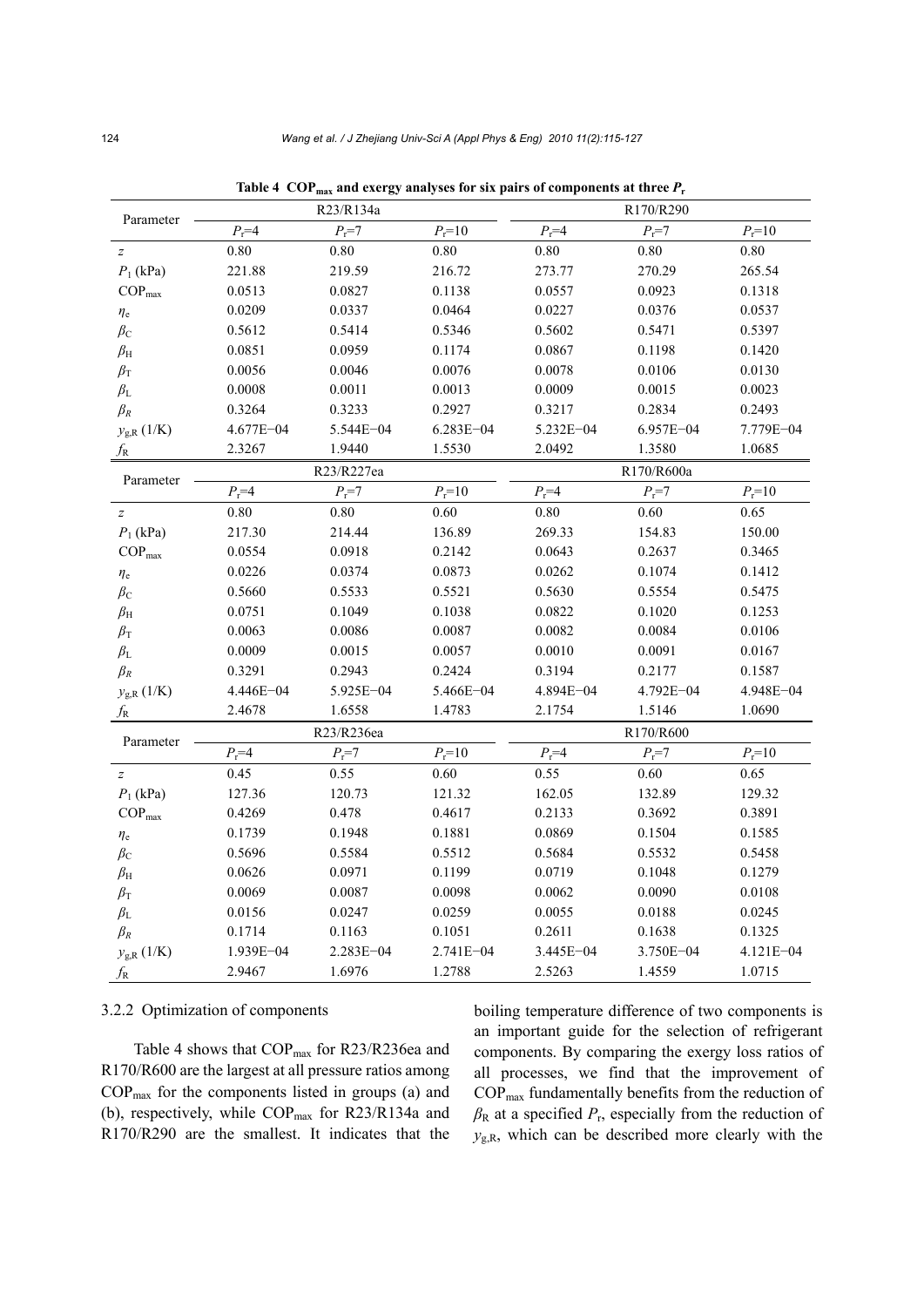temperature distributions of hot and cold refrigerants in the recuperator. For example, Fig. 4 gives the recuperator temperature profiles of the six binary refrigerants listed in Table 4 at  $P_r = 7$ .

Fig. 4 shows that the pinch points all occur at the hot and cold ends of the recuperator for six binary refrigerants, which indicates that the heat capacity rates of hot and cold refrigerants in the recuperator are matched overall at the optimized pressure level. However, the average temperature difference between hot and cold refrigerants in the recuperator for R23/R236ea, which can be represented by the area down to the horizontal ordinate under the temperature difference profile, is much smaller than those of R23/R227ea and R23/R134a. Similar relationships of the average temperature difference can also be observed for R170/R600, R170/R600a and R170/R290 from Fig. 4. It clearly shows that not only the overall match of heat capacity rates in the recuperator is necessary for the improvement of COP, but the local match which can be improved by the component selection and the mole fraction optimization is also



**Fig. 4 Recuperator temperature profiles for six binary refrigerants**  (a) R23/R134a (*z*=0.8, *P*r=7); (b) R170/R290 (*z*=0.8, *P*r=7); (c) R23/R227ea (*z*=0.8, *P*r=7); (d) R170/R600a (*z*=0.6, *P*r=7); (e) R23/R236ea (*z*=0.55, *P*r=7); (f) R170/R600 (*z*=0.6, *P*r=7)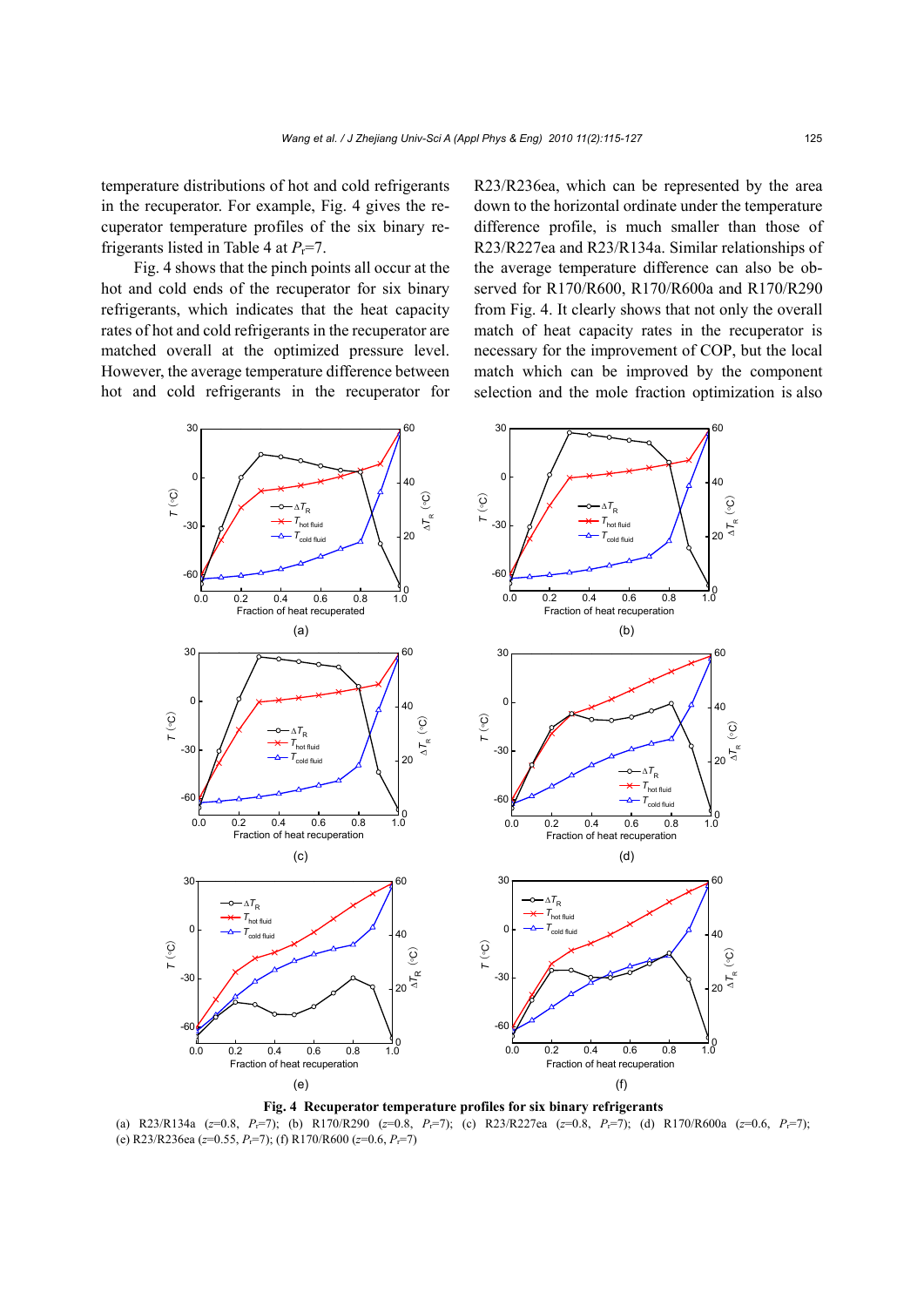very important. Table 4 shows that R23/R236ea and R170/R600 are the best components in groups (a) and (b) at the specified three pressure ratios, respectively.

# 3.2.3 Optimization of pressure ratios

Comparing COP<sub>max</sub> for the same component refrigerants at different  $P_r$  in Table 4, it can be found that  $COP_{\text{max}}$  increases as  $P_r$  increases except for R23/R236ea. It can also be found that variations of  $\beta_T$ and  $\beta_E$  are all much smaller than those of  $\beta_C$ ,  $\beta_A$  and  $\beta_R$ .  $\beta_c$  and  $\beta_R$  decrease while  $\beta_A$  increases as  $P_r$  increases. The improvement of  $COP_{\text{max}}$  is attributed to the reduction of  $\beta_R$ , especially the reduction of  $f_R$  when  $P_r$ increases from 7 to 10 except in the case of R23/R236ea. It can be explained that some heat capacity rates of the recuperator shift to the condenser due to the decrease of the quality of the refrigerant at state point 3 when  $P_r$  increases, which results in a reduction of  $\beta_R$  and an increase of  $\beta_A$ . If the reduction of  $\beta_R$  is larger than the increase of  $\beta_H$ , the COP<sub>max</sub> will increase; otherwise, the COP<sub>max</sub> will decrease.

Table 4 also shows that the suction pressures for optimum compositions of the candidate refrigerants are too low at  $P_r=4$ , which indicates that high suction pressure compressors (air-conditioning compressors) are not the correct choice for the single-stage LHR operating with binary refrigerants at the temperature level of −60 °C. R23/R227ea with mole fractions of 0.55 and 0.6 should be the most promising nonflammable refrigerant compositions in group (a) for medium and low suction pressure compressors  $(P_r=7)$ and  $P_r=10$ ), respectively. R170/R600a with mole fractions of 0.6 and 0.65 should be the most promising compositions of refrigerants with low GWPs in group (b) for medium and low suction pressure compressors  $(P_r=7 \text{ and } P_r=10)$ , respectively.

## **4 Conclusion**

Based on the above discussions, the following conclusions can be derived:

(1) The performance of a single-stage LHR operating with non-azeotropic mixed refrigerant is determined by the refrigerant composition (component and mole fraction) and operation pressure condition (pressure level and pressure ratio); therefore, it is necessary to optimize mole fractions of the refrigerants respectively based on corresponding optimized operating pressure levels before comparing COPs for different component refrigerants.

(2) The optimum suction pressure for COP occurs when  $\Delta T_{\rm R,hot}$  and  $\Delta T_{\rm R, cold}$  are approximately equal to  $\Delta T_{\text{R,min}}$  in the recuperator at a specified composition and pressure ratio; namely, the heat capacity rates of the hot and cold refrigerants reach an overall match in the recuperator.

(3) The variation of  $COP<sub>opt</sub>$  with the mole fraction can be divided into the monotonic increasing type and the peak type at a specified pressure ratio, which is fundamentally determined by the variation type of the  $v_{\text{gR}}$ .

(4) Air-conditioning compressors are not suitable for the single-stage LHRs operating with binary refrigerants at the temperature level of −60 °C. The 0.55 and the 0.6 mole fractions of R23 for R23/R236ea are the most prospective nonflammable refrigerants in group (a) for medium and low suction pressure compressors, respectively. The 0.6 and the 0.65 mole fractions of R170 for R170/R600 are the most prospective refrigerants with low GWPs in group (b) for these two kinds of compressors, respectively. The improvement of  $COP_{\text{max}}$  primarily benefits from the reduction of  $\beta_R$  at a specified  $P_r$ , especially from the reduction of  $y_{g,R}$ .

The new approach employed in this paper also suggests a promising application even to the optimization of the performance with multi-component refrigerants.

#### **References**

- Alexeev, A., Goloubev, D., Mantwill, E., 2003. Efficiency of the ARC and mixed gas Joule-Thomson refrigerators. *Cryocoolers*, **12**:595-601.
- Bejan, A., 1997. Advanced Engineering Thermodynamics. John Wiley & Sons, Inc., USA, p.109-111.
- Boiarski, M., Khatri, A., Podtcherniaev, O., 2000. Enhanced refrigeration performance of the throttle-cycle coolers operating with mixed refrigerants. *Advances in Cryogenic*, **45**:291-297.
- Boiarski, M., Khatri, A., Podtcherniaev, O., Kovalenko, V., 2001. Modern trends in designing small-scale throttlecycle coolers operating with mixed refrigerants. *Cryocoolers*, **11**:513-521.
- Boiarski, M., Podtcherniaev, O., Flynn, K., 2005. Comparative performance of throttle cycle cryotiger coolers operating